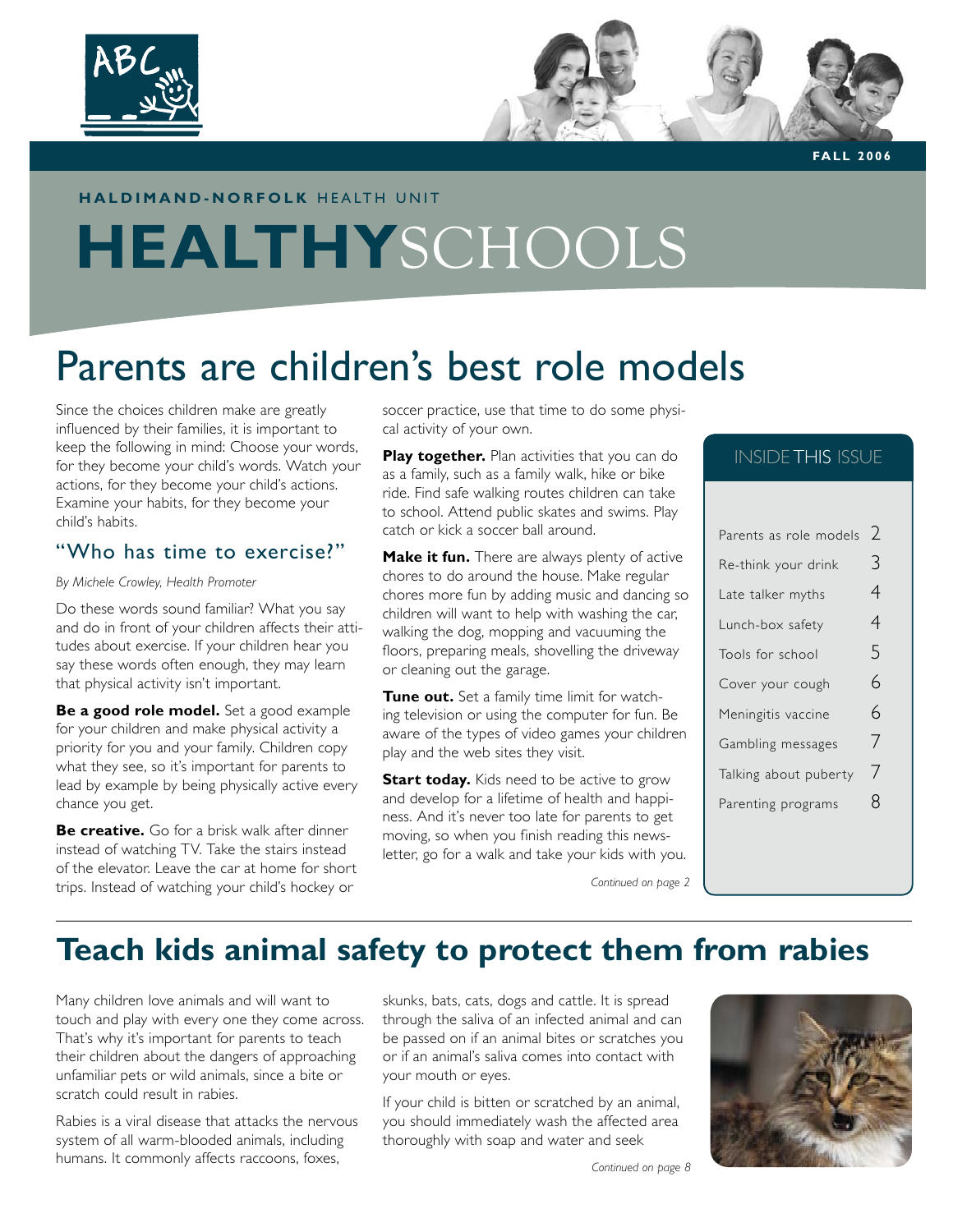#### **H N H U – H E A L T H Y S C H O O L S**

 *Continued from page 1*

### "Do I look fat to you?"

*By Kathy Page, Public Health Dietitian*

If you want your children to have healthy body images, make sure you're sending the right message yourself. When children feel good about themselves and their bodies, they are more likely to make healthy choices.

**Be good to yourself.** Catch yourself before making negative remarks about your own weight or appearance. If you're preoccupied with dieting, calories and weight gain, chances are your impressionable child will be too.

**Think before you speak.** An offhand remark about how heavy your children are getting or how they look could have a lasting negative impact.

**Watch your mouth.** Avoid making comments about people based on weight, shape or size. Teach your children that teasing others about their weight and shape is unacceptable.



**Accept yourself.** Love yourself for who you are and do the same for your children. Focus on talents and abilities rather than looks. Identify your own strengths and help your children identify theirs.

**Eat well.** Focus on eating healthy and enjoying an active lifestyle, not dieting. Shift your thinking from being thin-at-anycost to being healthy and feeling good. It

will help everyone feel competent, energetic and good about their bodies.

### "I'm such a loser"

*By Andrea Bodkin, Heart Health Coordinator*

You may never say to your child, "You are a loser," but how often do you say that to yourself? Your children learn just as much from the things you say to yourself as they do from the things you say to them. So, it's important to think about everything you say, even when you think they aren't listening.

**Be positive.** Boost your children's selfesteem – and your own – by remarking on jobs well done. Compliments are most effective when they are sincere and are about a specific accomplishment. There are lots of ways to compliment a child, including: Excellent! Fantastic! Super! Amazing! Or how about: I trust you. That was a thoughtful thing to say/do. I was proud of the way you…. You made my day! Beautiful job! You worked hard on that! That's good thinking! Great work! Good for you! I worked really hard on that! I handled that well! I'm happy about the way I….

**Use rewards.** Rewards and incentives can be helpful ways to encourage positive behaviour. Often, candy, chocolate and cookies, foods that counteract healthy eating messages, are used. So instead, try these heart-healthy ways to reward your children: Do a craft or activity together. Go to the park and feed the ducks. Go to the library or read a book with them. Cook or bake together. Play dress up. Have a tea party. Go for a bike ride or walk together. Invite friends over to play games.

### "I could use a cigarette right now"

*By Fiaza Siddiqi, Health Promoter*

The research has been clear for many years about the negative effects of tobacco, both for those who smoke and for those exposed to second-hand smoke. On May 31, 2006, the Smoke Free Ontario Act made all public spaces smoke-free.

Keeping second-hand smoke away from

your children is important. And if you smoke, you should think about the message this sends to your children. Research shows that when parents smoke, their children think it is normal and are almost twice as likely as children of non-smokers to start smoking themselves.

**Your children are listening.** When you are feeling stressed or anxious, have you ever said, "Boy, I could use a cigarette right now"? When your children want to spend time with you or need your help, do you ever say, "Wait until I have a smoke"? What message does that send to your children?

**Talk about peer pressure.** Children and youth face peer pressure every day. If their friends smoke, your child is more likely to smoke. For teenagers, smoking is a symbol of belonging to a social group, especially when they get to high school.

**Talk about the media.** The media are a powerful influence on how children feel and look and what they eat and do. Smoking is no different. Advertising is one of the key factors in convincing children to start smoking.

**Be clear.** Children who believe their parents would disapprove of their smoking are less likely to start. So, be aware of what you say and do about smoking and tobacco – your children are watching.

### "I could use a drink"

*By Michelle Lyne, Public Health Promoter*

Kids are constantly watching and imitating their parents, picking up their habits and beliefs, both good and bad. It can be confusing for children when parents' actions don't match their words. So, while it is important to talk to your kids about alcohol and other drugs, it is also essential to set a good example for them.

What kind of example are you setting? Do you drink alcohol every day? Has your child ever seen you drunk? Do you always drink when you celebrate something important? Do you think it's cool or funny to get drunk? Do you ever drink and drive? Do you smoke cigarettes? Do you ever talk about needing or craving a cigarette? Do you smoke marijuana? Do you take sleeping pills often?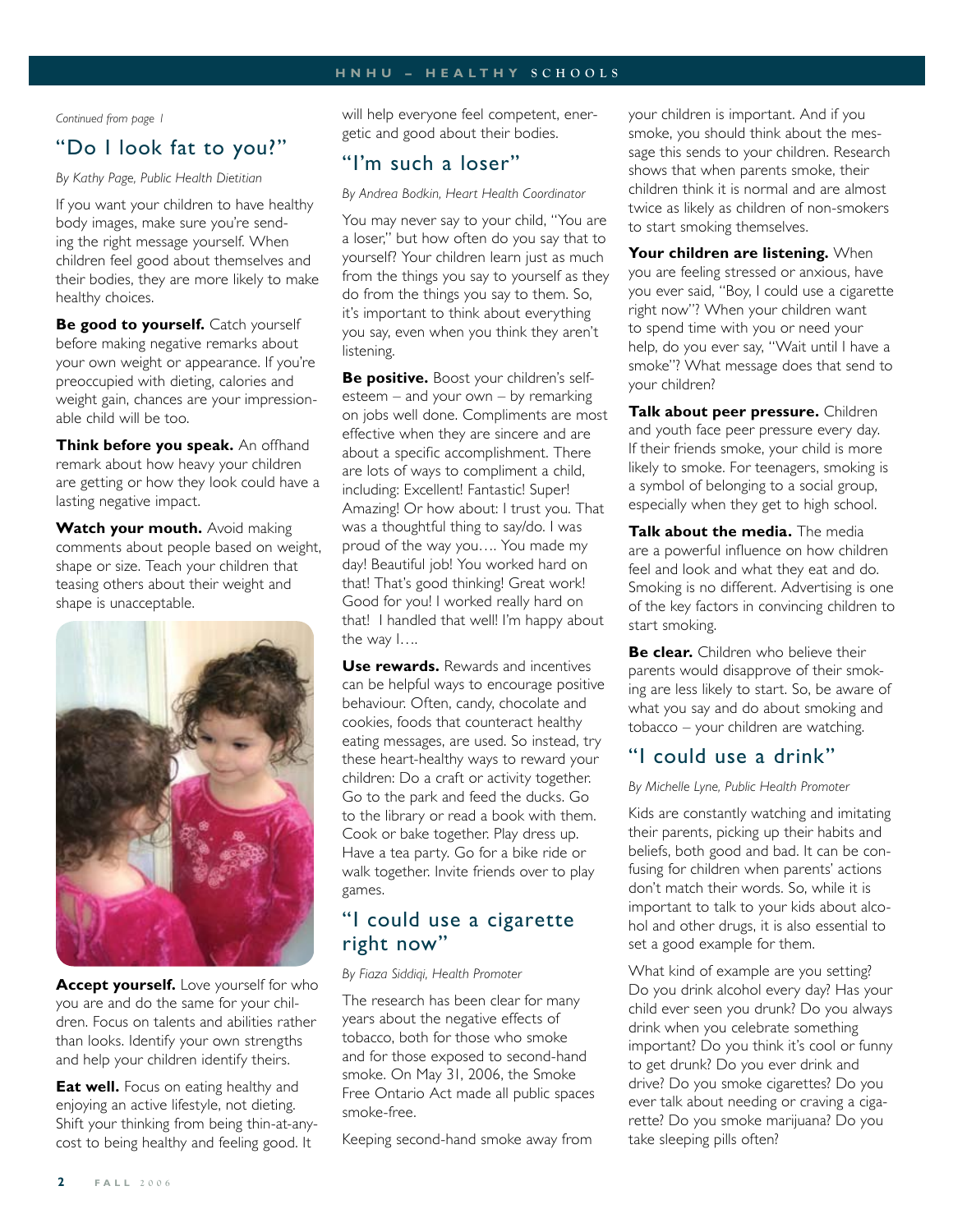#### **H N H U – H E A L T H Y S C H O O L S**

If you answered yes to any of these questions, it may be time to think about making a change. If you use alcohol or prescription drugs, be sure to use them in a manner that sets a good example for your child. It is important to think about the messages you send. Don't just be a role model – be a good role model.

**Know your limit.** If you choose to drink, follow the Low-Risk Drinking Guidelines – no more than two standard drinks a day, with a weekly limit of nine for women and 14 for men. Know your own limits and stick to them, especially around your child.

**Talk to your kids.** Talk to your child about what you feel is appropriate when it comes to alcohol use. Discuss why some people choose to drink, with whom and under what circumstances. Be sure to highlight both the positive and negative reasons (e.g., for religious reasons, to celebrate, to relax, because others are doing it, because they are bored, to cope with certain situations, etc.).

**Stay away.** Avoid smoking in front of your child and/or talking about cigarette cravings.

**Explain medications.** Explain why some people take prescription drugs. Emphasize the importance of using prescriptions only as directed by a doctor. Never give your child a medication prescribed for someone else.

**Have fun.** Show your children that you can have a good time without using alcohol or other drugs.

## "I hate wearing a helmet"

*By Joanne Alessi, Health Promoter*



Children are constantly watching and imitating their parents, so it should come as no surprise that their use of bike helmets is closely linked to their parents' use of helmets.

**Set a good example.** Over a nine-year period, researchers from the University of Toronto collected data from more than 2,000 child cyclists. They discovered that 95% of kids wore a helmet if they were riding with an adult who also wore one, but only 40% wore a helmet if they rode with an adult who was not wearing one. This research was backed up by a study from the University of West Virginia. In this study, of those children who said they never wore bike helmets, 88% of them had parents who also said they never wore helmets.

**Reduce injuries.** Each year in Canada, more than 1,800 children are hospitalized because of bike-related injuries, and 29% of those injuries are traumatic brain injuries. Parents can drastically reduce these statistics by choosing to act as role models for their kids. By wearing helmets, adults will not only reduce their own chances of a serious injury, but they will have a greater impact on encouraging their children to play safe. So, it's not just a matter of telling your children, "Do what I say." It's more important to show your children to "do what I do."

# Re-think your drink

While they're at school all day, children may not be able to take care of their teeth properly, especially if they don't carry a toothbrush. But parents can help make sure their children's teeth stay healthy by choosing the right drinks.

Many students drink pop throughout the day, which can be harmful to their teeth. Even diet pop, though it is low in sugar,

contains acid and that can damage children's teeth. Juice drinks and sports drinks can also be harmful because they contain a lot of sugar and acid.

When any type of sugary drink mixes with bacteria in the mouth, it produces acid, and that acid breaks down tooth enamel and causes cavities. Each sip of a sugary or acidic drink exposes teeth to 20 minutes of danger, so brushing, flossing or rinsing with water after drinking sugary drinks helps prevent cavities.

Brushing your teeth is the best way

to help stop decay. But since most children don't brush their teeth at school, here are some other ways you can help them protect their teeth during the day:

- Send a small bottle of water with their lunch for them to clean their mouths with after eating or drinking.
- Pack crunchy vegetables or fruits, like carrots or apples.
	- If your children's school allows it, suggest they have a stick of gum after snacking. Only choose sugar-free gums, though.
	- Check your school's beverage vending machines and encourage your children to drink water or milk instead of pop, juice drinks or sports drinks.
	- If your children drink bottled water, be sure they are getting fluoride needed to help keep their teeth strong and healthy. Ask your dentist if fluoride supplements or treatments are needed.

*Submited by Kim Casier, Dental Hygienist*

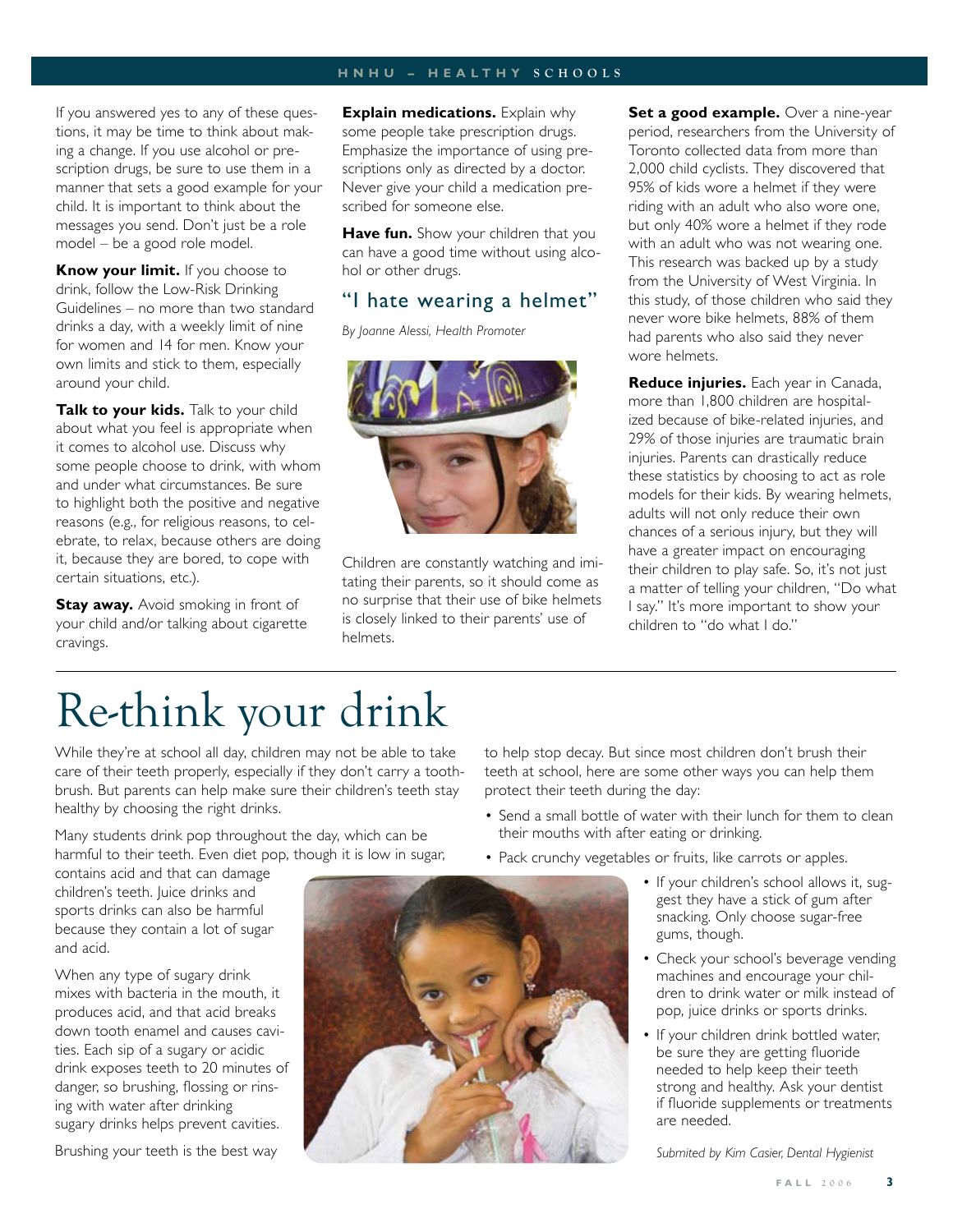# Free help available for late talkers

Did you know that children usually begin using words between 12 and 18 months of age? It's normal for these words to be unclear, such as baba for bottle and ba for ball. By 18 months, a child should use at least 10 specific words. By 24 months, children should use more than 50 words and combine them into two- and three-word phrases regularly. For example: "Hi dada," "No, mama," "More juice please" and "Whe(re) ba go?"

A child who uses fewer words or phrases than expected could be experiencing language delay. About half of children who are language delayed at 18 months catch up by 30 months. These kids are considered late-talkers. The other half do not catch up on their own and can benefit from the help of the trained speech-language pathologists at the Haldimand-Norfolk Pre-School Speech and Language Program.

Children with language delay who do not catch up by 30 months are at risk for academic failure once they reach kindergarten.

They have more social problems and have a harder time learning to read. No parent wants this for their child and no child needs to go through this alone.

The Haldimand-Norfolk Pre-School Speech and Language Program offers free services to all parents and preschoolers in Haldimand and Norfolk, with offices in Dunnville, Caledonia, Simcoe and Langton. Once your child reaches school, services are really hard to access. We can provide services until your child enters senior kindergarten, but children need to be referred before December of their junior kindergarten year. Don't wait and see. If you think your child is experiencing language delay, you're probably right, so call the Parent Info Line at 1-866 463- 2759. A doctor's referral is not needed.

*Submitted by Lori Holstein, Senior Speech-Language Pathologist* 

# Quick tips for making food-safe lunches

Packing lunches for your children that are not only healthy but food safe is quick and easy as long as you follow these three steps:

Get off to a clean start. Hand-washing is one of the best ways to prevent the spread of foodborne illness. Always wash your hands for at least 20 seconds with soap and warm water before and after handling food. Be sure to clean and sanitize your countertops, utensils and lunch boxes, too, because sanitizing kills bacteria and can prevent foodborne illness.

You can make your own bleach sanitizer by combining 5 ml (1 tsp.) of bleach with 750 ml (3 cups) of water in a labelled spray bottle. After cleaning, spray the sanitizer on surfaces, utensils and lunch boxes, and then air dry.

Because raw fruits and vegetables can be contaminated with bacteria, viruses and parasites, wash them thoroughly with safe,



clean water before you prepare and eat them. Use a brush to scrub produce with firm or rough surfaces, such as oranges, cantaloupes and carrots.

Keep cold food cold. Perishable foods such as beef, chicken, seafood, eggs, mayonnaise, dairy products and all leftovers must stay cold to stay safe. Use frozen freezer or gel packs to keep food properly chilled at or below 4°C (40°F). Frozen juice boxes will act like extra freezer packs, so place them between foods that need to stay cold. You can also refrigerate or freeze lunch-box items the night before to get your child's lunch off to a cool start.

You can also use an insulated lunch box or bag. Remind your children to keep lunch boxes and bags out of direct sunlight and away from radiators and other heat sources.

Keep hot food hot. To be safe, hot foods such as soup, chilli and stew must stay hot and remain at or

above 60°C (140°F). Use insulated containers and instruct children to keep them closed until lunch time. You can preheat insulated containers by filling them with boiling water and letting them stand for a couple of minutes. Pour out the water and then fill the container with hot food right away. Or, if a microwave is available, have your children take their food cold and then reheat it at lunchtime.

*Submitted by Theo Karagias, Public Health Inspector*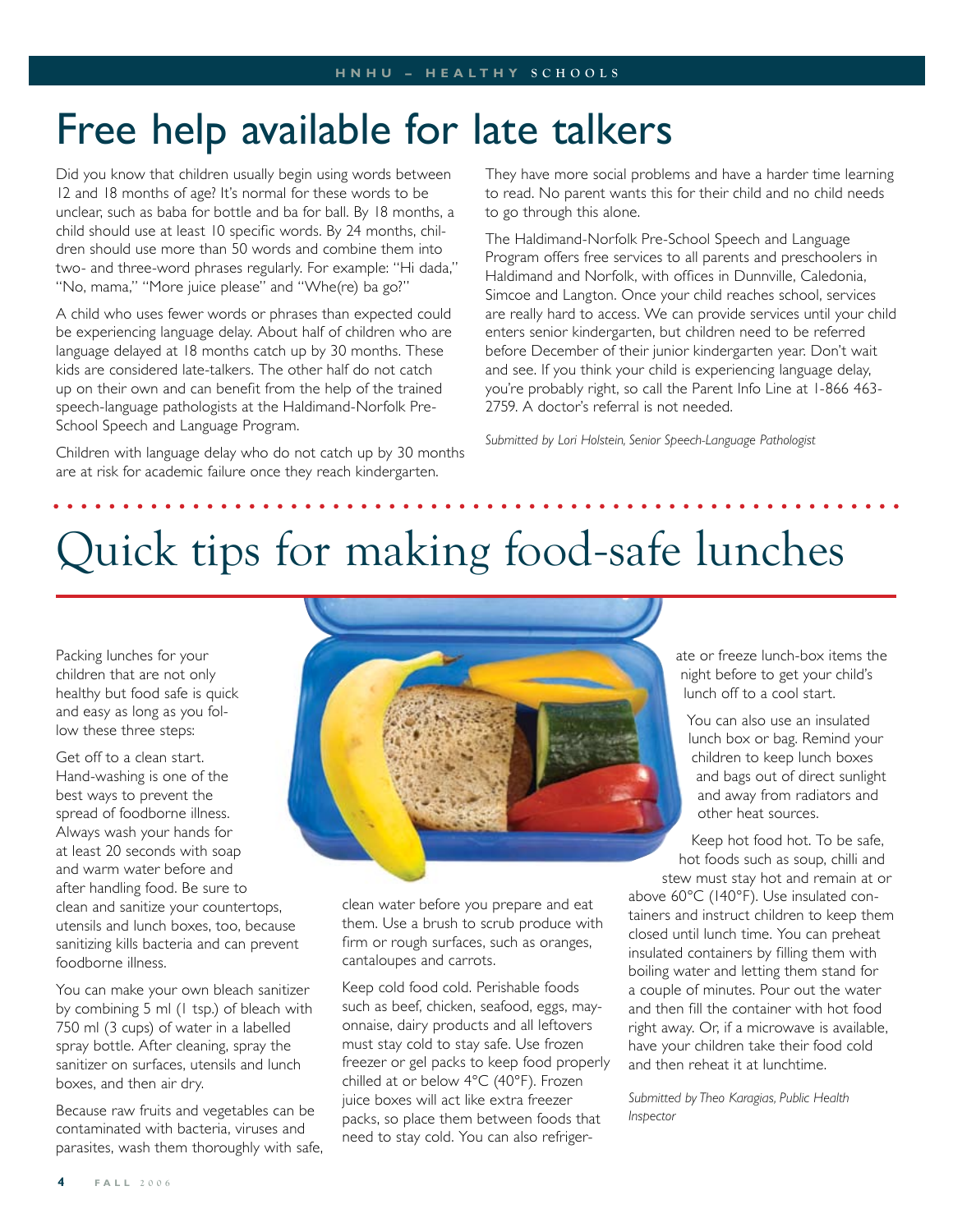# Tools for school. . . getting your child ready for kindergarten

Starting school is a big step for your children. It's a wonderful and exciting experience, but it also means big changes. There are many things you can do to help make the transition easier for the whole family. Here are a few suggestions to encourage your children to develop more independence in preparation for school.

- Have your children spend time away from regular caregivers by taking part in an activity at the library or participating on a sports team or other social group.
- Make time every day to talk about your children's day.
- Make sure your children have a set bedtime. Your child should be getting between 10 and 12 hours of sleep.
- Give your children specific tasks for help-• ing at home. Tidying up will be a part of the classroom routine.
- Encourage your children to be respon-• sible for personal care such as dressing and personal hygiene.
- Plan the route to and from school.
- Read together every day.

As you get ready for the first day of school, you should also review safety rules. Don't over-emphasize hazards, but make sure your children know how to keep safe.

Generally, any child who is excited and enthusiastic about learning will do well in kindergarten. Before starting school, your children should have mastered some of the most important lessons of life. They know the difference between themselves and others, between family and strangers. They grasp the connection between cause and effect. They have a developing sense of time – of past, present and future. They understand and can express spatial relationships – up from down, in from out, front from back. They can use the grammar of their language and have a large vocabulary of words. Your children

will build on these skills during the early years of school.

### The Nipissing

Developmental Screen is another tool designed to monitor your children's development. These screens track growth and development from birth to six years of age. By four years of age, your child should:

- Understand three-partrelated directions and longer sentences. For example: "Put your toys away and wash your hands before lunch."
- Say rhymes or sing children's songs.
- Ask lots of questions. •
- Correctly say the words two, hat, do, mud, fun, off, key, cookie, go and hug.
- Use some word endings, as in running and jumped.
- Tell what is happening in a picture when asked.
- Speak clearly enough to be understood most of the time.
- Try to hop on one foot.
- Catch a large ball with outstretched arms. •
- Snip paper with scissors.
- Draw a person with three or more body parts.
- Hold a pencil correctly.
- Undo buttons and zippers.
- Use the toilet during the day.
- Take turns and share with other children in small group activities.



- Play near and talk to other children while continuing with own activity.
- Look for adult approval.

It is also recommended that all children about to start school have vision, hearing and dental check-ups. Ask your family doctor or local Health Unit where these services are available in your community. If you have any questions or concerns about your child's growth and development, contact your local Health Unit.

*Submitted by Melanie Holjak, Public Health Nurse*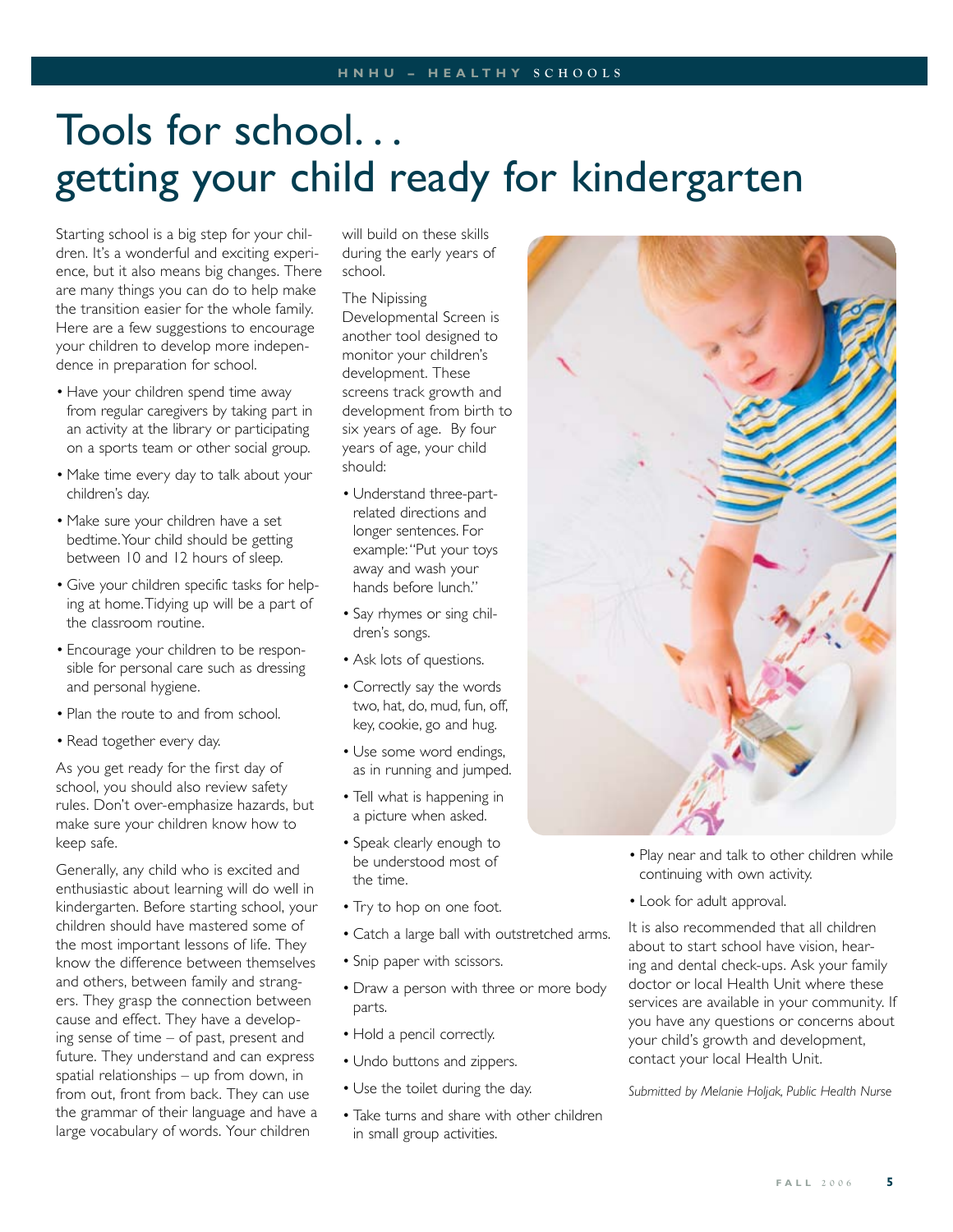# Cover your cough and wash your hands

Serious respiratory illnesses such as influenza, respiratory synctytial virus (RSV), whooping cough and severe acute respiratory syndrome (SARS) are spread by coughing and sneezing and unclean hands. To help stop the spread of germs, teach your children to cover their mouths and noses with a tissue when they cough or sneeze, and place all used tissues in a waste basket. If they don't have a tissue, they should cough or sneeze into their upper sleeves, not their hands.

It's also important for children to learn to clean their hands after coughing or sneezing. Frequent, thorough hand washing is the best way to prevent the spread of infection. Washing your hands removes visible dirt and reduces the number of germs on your hands. This makes it less likely that germs will be spread from your hands to food, wounds or other things you touch.

Teach children to wash their hands with soap and warm, running water after blowing their noses, sneezing and coughing, as well as after using the toilet, before and after meals and breaks, before

and after preparing food, before and after tending to someone who is sick, after handling an animal or animal waste, after handling garbage and before and after treating a cut or wound.

Washing your hands properly is easy. First, wet hands under warm running water; this helps to make the soap work better. Then, scrub hands all over for at least a count of 10. More time may be necessary if the hands are visibly soiled. Pay special attention to fingertips and thumbs. Then, rinse under warm, running water for at least a count of 10, holding hands downward. Dry hands thoroughly with a paper towel. At home, try to use individual towels. Then, turn the taps off with the towel.

If water and soap are not available, use a 60% to 70% alcoholbased gel to clean hands. When using an alcohol-based hand sanitizer, apply the product to the palm of one hand, then rub hands together. Rub the product over all surfaces of hands and fingers until hands are dry.

*Submitted by Lynda Linn, Public Health Nurse*



# Free vaccine protects youth from meningitis

Students in Grade 7 and those who are 15 to 19 years old are now eligible to receive a free vaccine that protects against meningitis, a serious disease that can spread quickly among young people, cause long-term health problems and even kill.

In January 2005, the Ontario Ministry of Health and Long-Term Care added Meningitis C vaccine to the list of publicly funded vaccines available to children. This vaccine protects against a killer disease called invasive meningococcal disease serogroup C (IMD-C), which can lead to bad infections of the blood and of the covering of the brain and spinal cord known as meningitis. Children and teens that get this disease get very sick, very quickly and may even die because of it.

IMD-C is caused by germs that can live in the body, especially in the nose and throat. They are spread from one person to another by droplets in the air from coughing and sneezing. They are also spread from the saliva, or spit, of an infected person when kissing or sharing

drinks, straws, toothbrushes, cigarettes, lip stick or musical instruments with mouthpieces.

Although rare, outbreaks of IMD have happened in schools and communities in Ontario and other parts of Canada. Most of these outbreaks have been caused by the same serogroup the meningitis C vaccine protects against. In Ontario, many of the cases of IMD-C are seen in teens and young adults. For this reason, meningitis C vaccine has been added to the routine schedule for baby needles and is also available free of charge to Grade 7 students and 15 to 19 year olds.

Vaccinating Grade 7 students provides them with protection before they might be exposed to the disease. Teenagers who are 15 to 19 years old who have never had the vaccine will benefit from getting it because the chance of getting the disease is higher in this age group.

Meningococcal C-conjugate vaccine is a safe vaccine. The most common side effects are mild, such as a little soreness, redness, itching and/or rash where the needle was given. Only one shot is needed to protect against this disease.

Starting in the spring of 2006, the Haldimand-Norfolk Health Unit offered meningococcal C-conjugate vaccine at school to students in Grade 7, along with Hepatitis B vaccine. Vaccine information letters and consent forms are sent to parents and guardians prior to Grade 7 clinics at school. You can also get meningitis C vaccine from your health care provider or doctor. Please let the Health Unit know about any vaccine given to your child by your health care provider so we can keep your child's records up to date.

Meningococcal C-conjugate vaccine is not one of the needles required by the *Immunization of School Pupils Act (1982)* for children to go to school, but it is recommended that all children have this shot because the disease it prevents is so severe.

*Submitted by Joan Beckett, Clinical Nurse*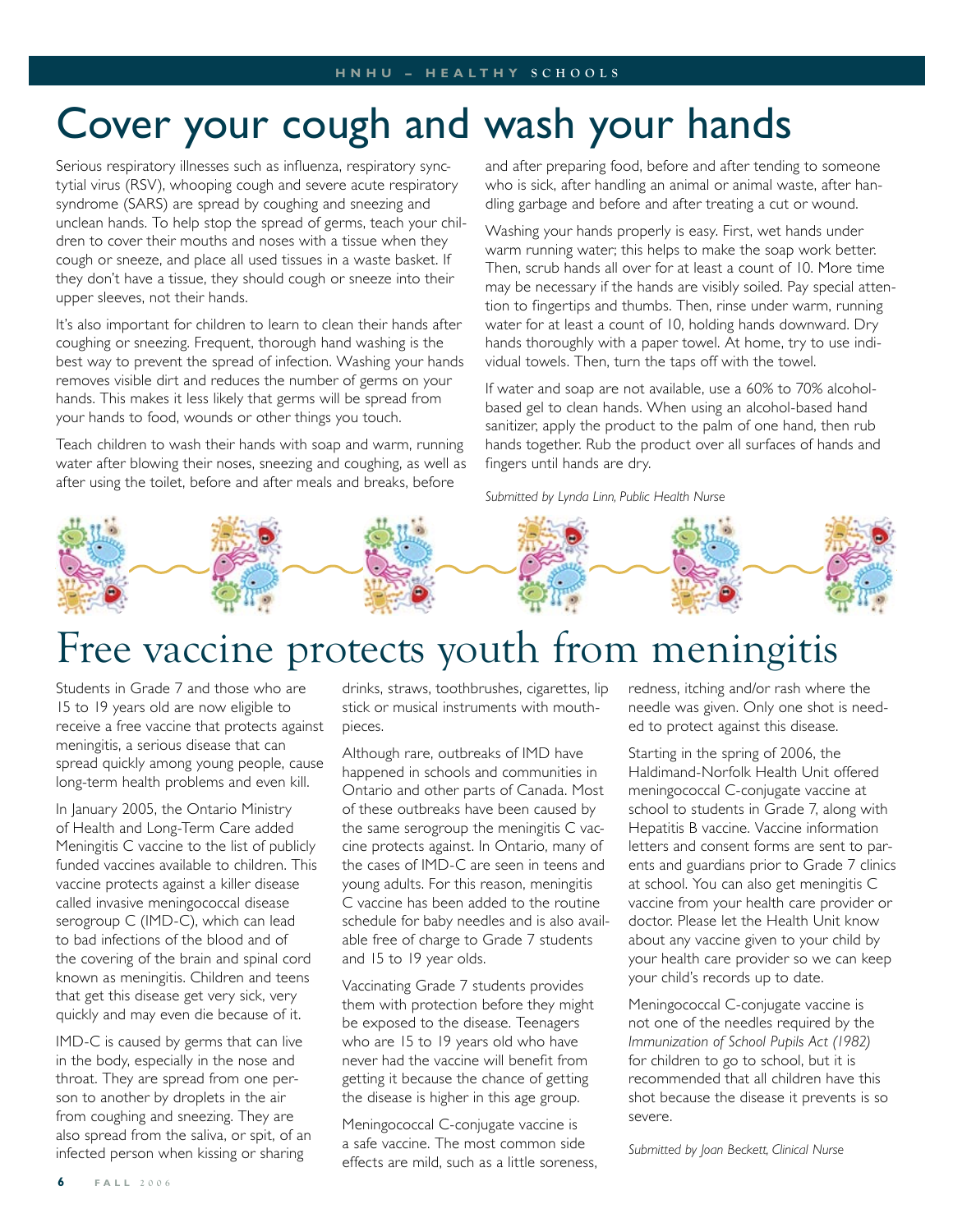# **Don't bet on children getting accurate messages about gambling**

If you think children are too young to gamble, think again. According to the 2003 Brant, Haldimand and Norfolk Student Health Survey, almost half of all students in Grades 5, 7, 9 and 11 had bet or gambled. And a portion of those who do so may be at risk of developing some kind of problem.

Gambling is defined as risking something of value when there is an element of chance associated with the outcome. Just because children aren't old enough to visit a casino or buy a lottery ticket doesn't mean they aren't gambling – no scratch ticket, roulette wheel or slot machine is needed. Young people gamble in school cafeterias, in their families' rec rooms or online. Poker, in particular, has become an increasingly popular activity for young people, due in part to increased television

coverage and popular movie stars adopting the game as a favourite past-time.

Parents have an excellent opportunity to teach their children about the odds, risks and consequences of gambling. Here are some examples of how parents can deliver the right message:

- Don't buy lottery or scratch tickets for young people and resist the temptation to put them in birthday cards. You wouldn't buy your children a case of beer, so why buy them scratch tickets?
- Make sure young people have an honest understanding of the odds of winning. It is great to talk about what your family might do with lottery winnings but make sure to mention that the odds of winning a jackpot are slim (one in 21 million for the Super 7 and one in 14 million for 649). Perseverance and hard



work are the better bets for getting ahead in life.

• Encourage schools to adopt policies about gambling on school property. Many teens gamble at school during lunch hour or in spare periods. A nogambling policy will ensure the cafeteria doesn't become a mini casino and can contribute to a healthier school environment as gambling debts can increase conflict among students.

*Submitted by Linda Voss, Addictions Counsellor*

# Talking to kids about puberty and sexuality

Sooner or later, we all learn about the facts of life – puberty and sexuality. Puberty is the time between childhood and adulthood. Before then, you may want to think about how you learned about puberty and sexuality and how you want your own children to learn about them from you.

The information your children get from friends, movies and television is not very accurate. You can ensure they get the correct information by talking to them about the changes happening their bodies and emotions. The most important thing is to let them know they can talk to you and that you care about what is happening to them.

Try to remember how you felt when you were their age. Talking about it can be embarrassing for you, but it's usually just as embarrassing (or more) for your children. Ask them what they know about puberty and sexuality. Let them know that this stage in their lives is normal and that everybody goes through the changes at some time. You will help them feel less "weird" if you assure them they are not the only ones going through this. Explain to them the reasons for the changes that are happening.

Since children will not absorb all the information at once, it is better to talk briefly and often instead of having one big talk. Let their questions guide you as to what to tell them. You do not need to give details, but you need to give them facts. Be honest and matter-of-fact; after all, you are only having a discussion about one of their body systems. Children know about their digestive and respiratory systems, and now you are talking about their reproductive systems.

Teach them the correct names for their reproductive organs; they are not dirty words, they are what they are. Explain that a gland in their brains acts as a time clock that releases hormones that cause the emotional and physical changes they are experiencing. Everyone has a built-in time clock that decides when the changes will occur. These changes start at different times for different people; this is normal. In girls it can start any time between eight and 16 years of age; in boys, it starts sometime between the ages of 10 and 16.

> Teach children about the changes that occur in both boys and girls. If they know that changes occur in both sexes, they may be more understanding and less likely to tease others when they notice changes in them. Teach them that their reproductive systems become functional during puberty, but just because they have the physical ability to have a baby does not mean they are emotionally, mentally or financially ready to have a baby. *Continued on page 8*

> > **F A L L 2 0 0 6**